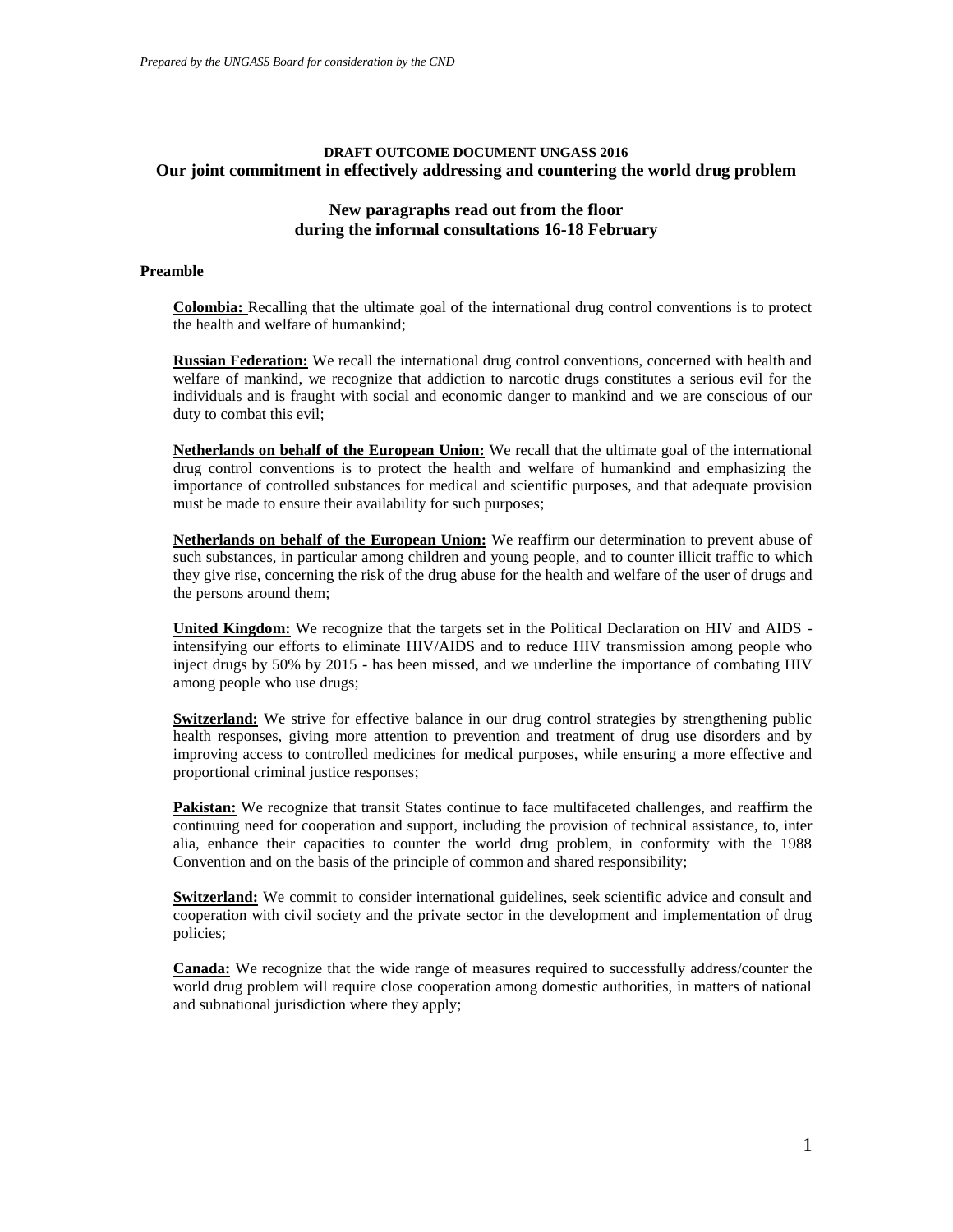# **Operational recommendations on demand reduction and related measures, including prevention and treatment as well as health related issues**

### **Prevention of drug abuse**

**Colombia:** Promote that preventive intervention are effectively incorporated in national drug control strategies and implemented from an evidence-based, public health oriented, people centred and equitable perspective;

**Brazil:** Promote combined prevention strategies that use simultaneous and complementary biometrical behavioral and structural interventions through a wide range of health and social services that operate on multiple levels (individual, community and societal), in order to respond to specific prevention needs of HIV transmission of particular individuals and affected communities;

**Colombia**: Strengthen the collection and evidence on the risk factors and, social and economic determinants of drug use, in order to provide guidance in the definition of cost-effective policies on drug demand;

# **Treatment of drug use disorders, rehabilitation and social reintegration; HIV/AIDS prevention, treatment and care**

**Switzerland**: Ensure effective supervision of drug treatment and rehab facilities, especially closed institutions, in order to prevent and redress cruel, inhuman and degrading treatment and punishment;

**Switzerland**: New sub-title- Risk and harm reduction

**Netherlands on behalf of the European Union**: Recognize the significant risk of unsafe injecting practices in the trans of HIV and hepatitis and scale up efforts to increase cees to prevention, treatment and care services, in order to end transmission among people who inject drugs, including person who use stimulants drugs;

**Netherlands on behalf of the European Union**: Encourage MS to strengthen their efforts to ensure continued political commitment and financial support to measures combating HIV/AIDS, viral hepatitis and other blood-borne diseases and other harms among people who use drugs;

**Colombia**: Consider possible joint actions with the WHO in order to strengthen a public health approach to drug policy as part of a joint UN efforts;

**Colombia**: Invite competent international organizations to support UNODC and WHO in developing a comprehensive strategy outlining a public health approach to global drug policy ahead of 2019;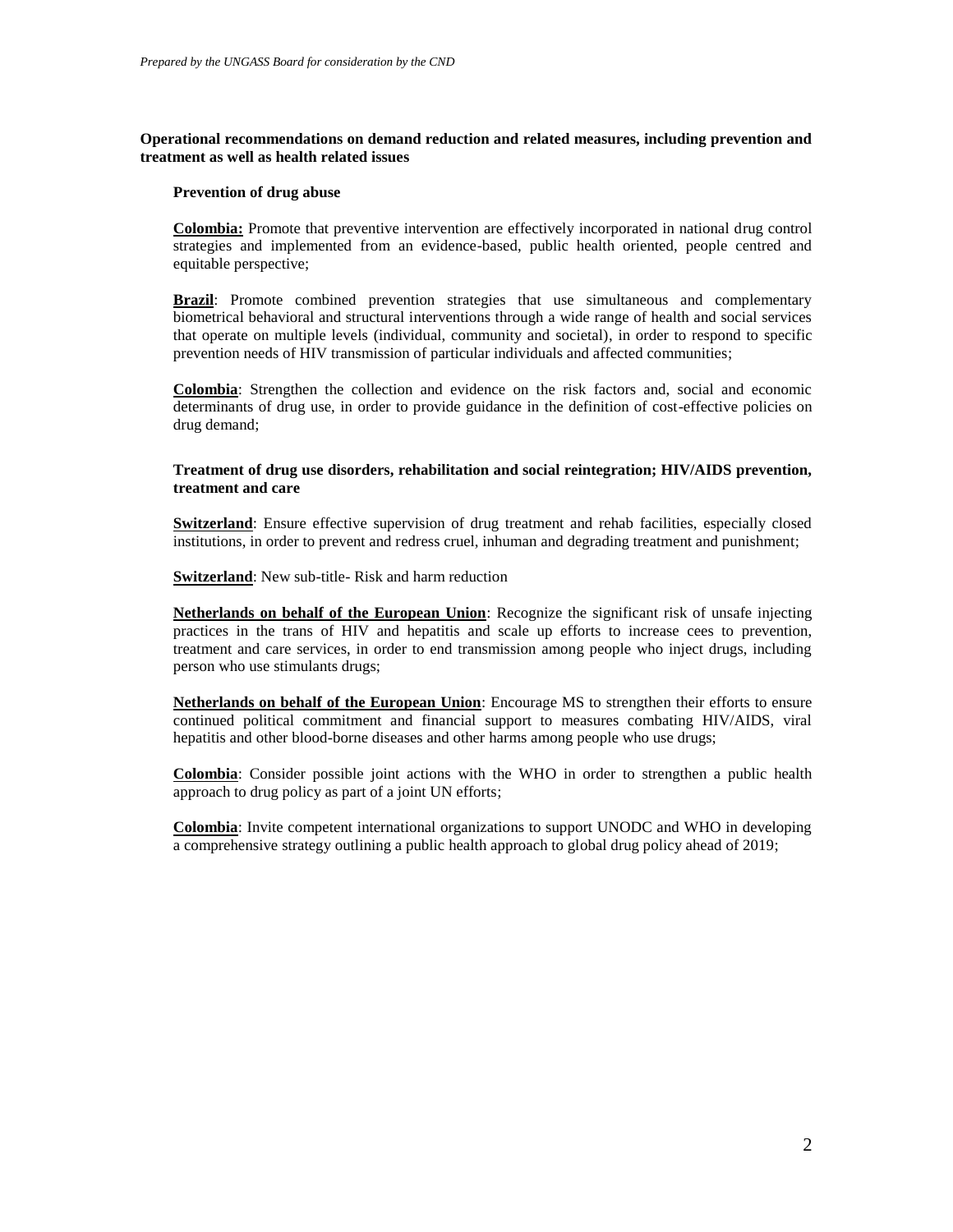# **Operational recommendations on ensuring the availability of controlled substances for medical and scientific purposes, while preventing their diversion**

**Algeria**: Provide all conditions, in particular the transfer of knowledge for the production of the pain relief medicines locally, where they are mostly needed;

# **Operational recommendations on supply reduction and related measures; responses to drug-related crime; and countering money-laundering and promoting judicial cooperation**

### **Prevention of drug-related crime**

**Netherlands on behalf of the European Union**: Supply reduction efforts should also include preventing measures which help addressing the vulnerabilities which drive enable and perpetuate OC and DT including through promoting peaceful and inclusive societies, providing access to justice for all and building effective, accountable and inclusive institutions on all levels;

### **Countering international drug production and trafficking, including through eradication**

#### **Addressing links with other forms of organised crime, money laundering and corruption**

**Mexico**: Strengthen national, regional and international measures, programmes and, as appropriate, legal framework to prevent TOC networks involved in illicit drug activities from acquiring firearms, their parts and components and ammunition, explosives and other related material;

**India**: Utilize the platform of law enforcement, financial intelligence, prosecutorial and recovery networks (networking the networks) to promote regional and international cooperation to fight TOC, and all types of trafficking and to recover proceeds of crime;

### **Operational recommendations on cross-cutting issues: drugs and human rights, youth, women, children and communities**

# **Drugs and human rights, youth, women, children, vulnerable members of society and communities**

**Colombia**: Promote research, sharing information and best practices and elaboration of guidelines for effectively addressing the consequences of the WDP on human rights, including the ID and approach to risk factors and needs of vulnerable groups;

**Netherlands on behalf of the European Union**: Promote inclusive policies by ensuring participation of individuals with substance use disorders in decisions regarding their own lives, and promote the active participation and involvement of drug users, families, clients of drug related services and their organizations;

**Ecuador**: Identify and address risk factors and conditions that prologue the vulnerability of women in the drug trafficking such as the so-called couriers;

**Colombia**: Promote the definition of relevant indicators and data collection for the comprehensive attention of the human rights dimensions of the world drug problem;

**Brazil**: Consider mechanisms for involving affected communities and vulnerable groups, including indigenous peoples and ethnic minorities in the design and implementation of programmes and policies that affect them;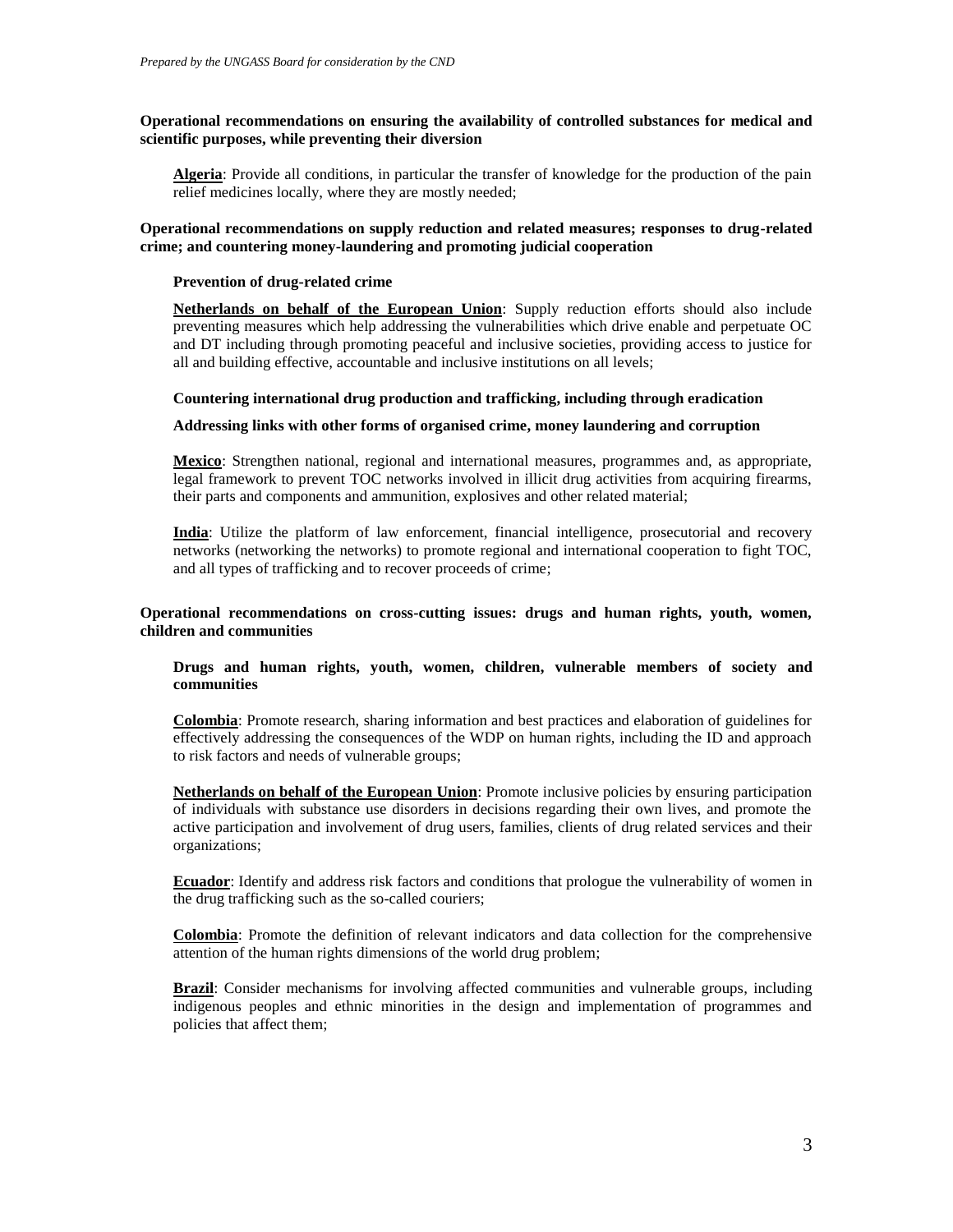# **Proportionate and effective policies and responses as well as legal guarantees and safeguards pertaining to criminal justice proceedings and justice sector reform**

**Norway**: Invite to promote the use of non-custodial measures for women drug offenders and to take into consider the specific needs and possible multiple vulnerabilities of women drug offenders when imprisoned, in line with the United Nations rules for the treatment of women prisoners and noncustodial measures for women offenders (Bangkok rules) in recognition of the detrimental effects of imprisonment on women, their families and communities;

**Colombia**: Call for rehabilitation and social reintegration of drug users and consider consumption of drugs and drug addiction as public health problem;

**Switzerland**: Consider abolishing the death penalty for drug-related offences as a step towards its total abolition and resort to imprisonment or other penalties of deprivation of liberty as adequate punishment for serious offences, in accordance with the international drug control conventions;

**Netherlands on behalf of the European Union**: Welcome the steps taken by increasing number of Member States to reduce the number of offences for which the capital punishment may be imposed especially drug related offences;

**Netherlands on behalf of the European Union**: Request the UNODC to report annually on the application of the death penalty for drug related offences around the world;

**Brazil**: Promote discussions on the definition of objective criteria between people who use drugs and drug traffickers;

**Operational recommendations on cross-cutting issues: new challenges, threats and realities in preventing and addressing the world drug problem in compliance with relevant international law, including the three drug control conventions**

**Addressing new psychoactive substances, ATS, including methamphetamine, and precursors and pre-precursors and the non-medical use and misuse of pharmaceuticals**

#### **Russian Federation:**

Continue to develop and implement a comprehensive mutually reinforcing and balanced set of strategies and measures aimed at reducing significantly and measurable or eliminating the illicit supply of and demand for ATS, including methamphetamine as well NPS also by means tackling the diversion of precursors- and into illicit channels as well as tailor made prevention treatment recovery rehabilitation and social reintegration model and policies including as appropriate and in accordance with national national legislation and in compliance with the three international drug control convention measures aimed at minimizing the public health and social consequences;

*New psycho-active substances*

**European Union:** Promote the information exchange on effective prevention, treatment and legislative responses to this threat in order to develop a balanced evidence based response;

#### *ATS, including methamphetamine*

#### *Precursors and pre-precursors*

**Switzerland**: Follow up on seizures, stopped shipments and attempted diversion by investigations in order to identify the sources of diversion and the criminal organizations behind those activities;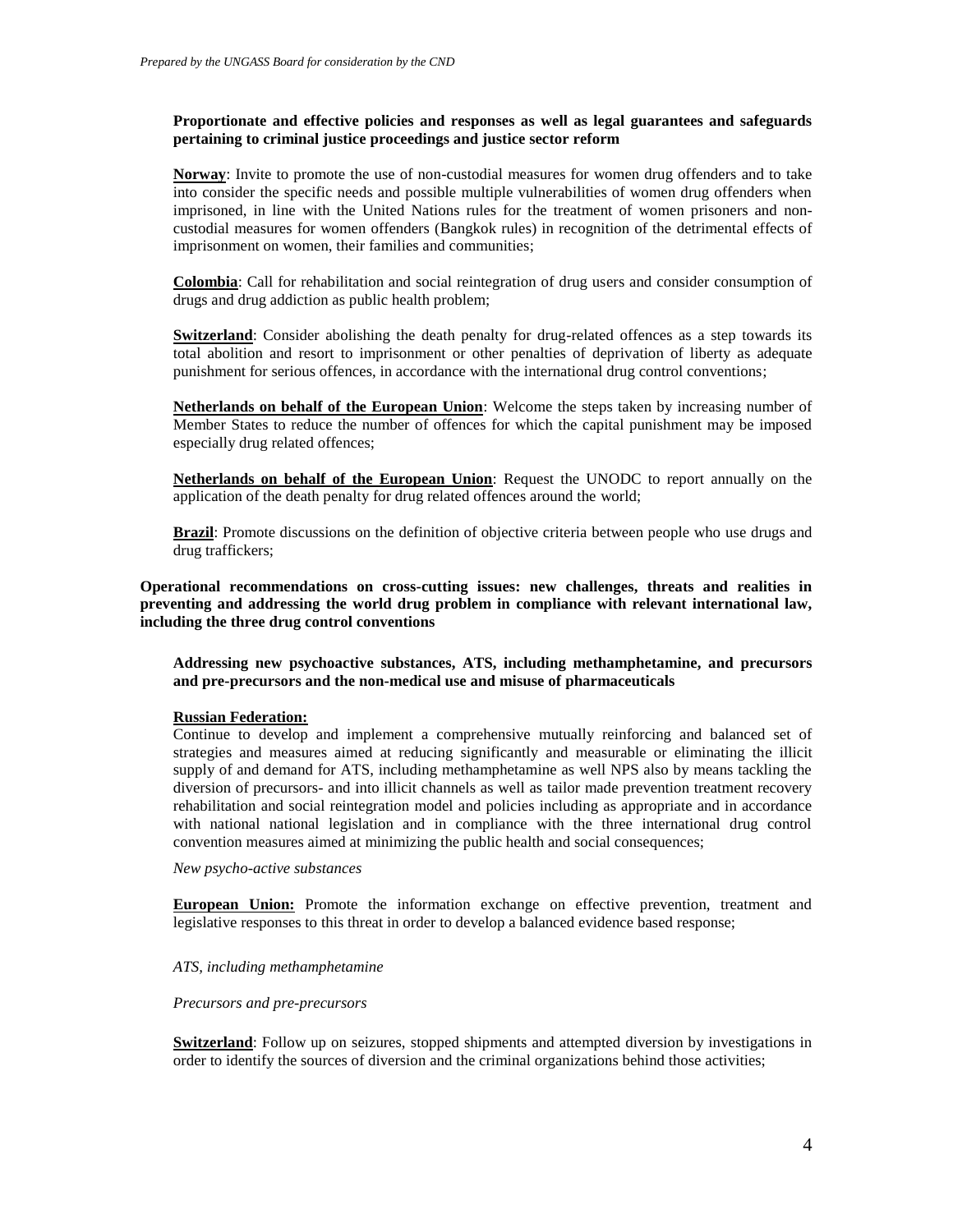#### *Non-medical use and misuse of pharmaceuticals*

**India:** Strengthen regulation and control over the sale of pharmaceutical containing narcotic drugs and psychotropic substances including through an online verification system so as to check the diversion of prescription drugs;

#### **Use of the internet**

**Netherlands on behalf of the European Union:** Support measures on the use of the internet for prevention purposes;

### **Addressing other new challenges, realities and threats**

**Brazil:** Consider identifying in cooperation with UNODC new quantifiable indicators to measure the results of drug policies as well developing new guidelines and updating existing ones;

**Jamaica:** Call on upon the Commission on Narcotic Drugs to consider initiating the development of new guidelines on the various aspects of the world drug problem, and updating existing ones with a view to enhancing international cooperation and the capacity of relevant national authorities, **drawing on recommendations from inter alia previous expert committees as well as a new expert advisory group to be established at no additional cost, in order to review the UN drug policy control architecture its system wide coherence and any treaty inconsistencies;**

**Ecuador**: Develop monitoring systems for a better understanding of the magnitude of the traffic of drugs in small quantities (micro-trafficking) and the social and economic impact generated by it;

**France:** We call upon Member States to prevent trafficking in fraudulent medicines by introducing legislation, as appropriate, covering, in particular, all offences related to fraudulent medicines, such as money-laundering, corruption and smuggling, as well as the confiscation and disposal of criminal assets, extradition and mutual legal assistance, to ensure that no stage in the supply chain of fraudulent medicines is overlooked;

**Kenya**: Encourage Member States to design innovative strategies that are evidence-based and country-specific to address new challenges and threats;

**Russian Federation**: Take all measures allowed by national legislations to prevent and tackle purposeful public agitation for non-medical and non-scientific use of drugs, in particular among children and young people;

**Russian Federation**: Ensure that national drug policies do not undermine or contradict with the spirit, aims, obligations and provisions of the international drug control conventions and that those policies are guided by the same principles and aimed at common objectives;

# **Operational recommendations on strengthening the principle of common and shared responsibility and international cooperation**

**Panama**: Request the Secretary-General to create an expert advisory group on improving the functioning and coherence of the UN drug control architecture towards the 2019; the group membership should represent a balanced selection of experts from Member States, relevant UN entities, regional organizations, civil society and academia;